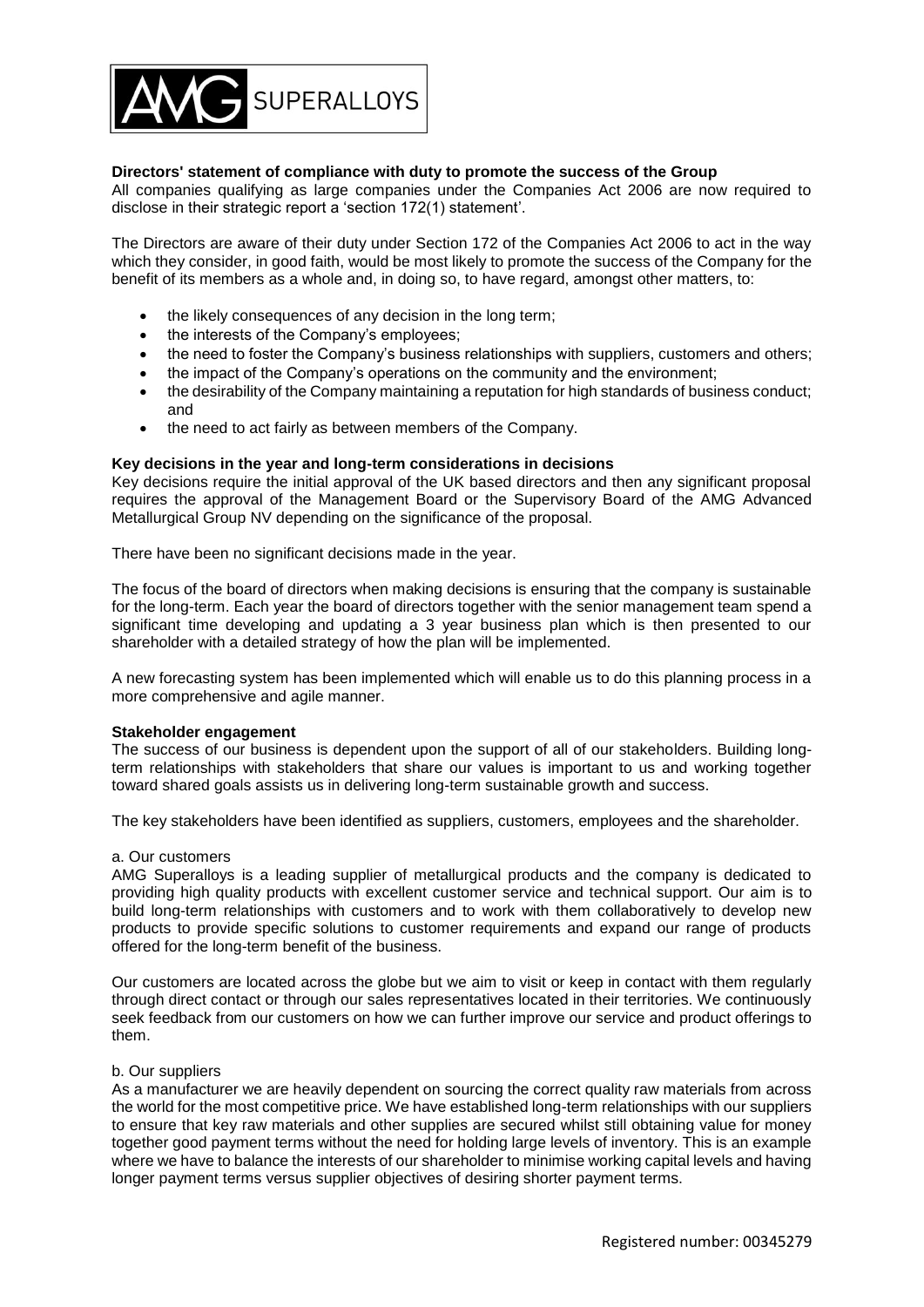

Through our supplier charter we request confirmation that our suppliers comply with their local laws and regulations. In return we treat suppliers fairly and ensure we pay suppliers on time. Supplier payment practices are monitored by the board of directors. Significant purchases of raw materials require the approval of a director and payment terms are discussed as part of that approval. As the company is a large company it is required to report its payments practices on a six monthly basis and this reporting is reviewed and approved by the Finance Director with any issues identified requiring follow-up.

### c. Our employees

Our employees are key to the success of the company and we want them to be successful individually and as a team. All employees receive appropriate induction and training plans for their role when they start with the company and we promote the ongoing development of employees to build their skills and capabilities to fulfil their potential.

In addition to fixed and variable compensation, we provide every employee with health benefits and the opportunity to join a defined contribution pension scheme to which the Company contributes double the employee's normal contribution.

A monthly internal team brief is distributed to all employees to ensure employees are kept informed on the current business climate, new product and customer opportunities, new capital expenditure projects, health and safety, employee wellbeing and new employee appointments.

An employee forum consisting of employee elected representatives and management representatives including one of the directors meets regularly to provide a further way to communicate latest business developments, seek direct feedback from employees across the business and identify areas to improve the business and employee welfare.

We also engage with the union and have set up a Partnership arrangement where the Managing Director and HR Manager meet up to review developments across the business and future changes to employee remuneration and terms and conditions with union representatives.

## d. Shareholders

AMG Superalloys' board of directors are committed to openly engaging directly with the Management Board of AMG Advanced Metallurgical Group N.V. ('AMG') as representatives of the ultimate controlling party. Formally, the strategy and objectives of the company are communicated to AMG Advanced Metallurgical Group N.V. via our three year plan which is presented annually, regular reforecasts and twice yearly face to face Operations Meetings. Regular reporting and discussion on financial and operational performance also takes place.

There is a no set dividend policy and the declaration and payment of a dividend is made after due consideration in discussion with the Management Board of AMG. The declaration of a dividend is weighed up against the impact it would have on liquidity and the company's ability to progress potential future projects.

## **Community and the environment**

As a company we have a number of charities which we support whose causes are close to our heart.

We also support employees if they are involved in charitable activities. We also sponsor local sports clubs to provide equipment and facilities.

We look to recruit from the local areas and partner with local organisations to establish apprenticeship

- programmes. AMG Superalloys' aims to minimise the impact of our operations on the environment through good business practices with a commitment to:
- to reduce our impact on the environment. We continue to review our energy consumption and to seek to reduce our consumption through initiatives including regular monitoring of energy consumption, switching to LED lighting, shutdown procedures, replacement of energy inefficient equipment in the manufacturing processes.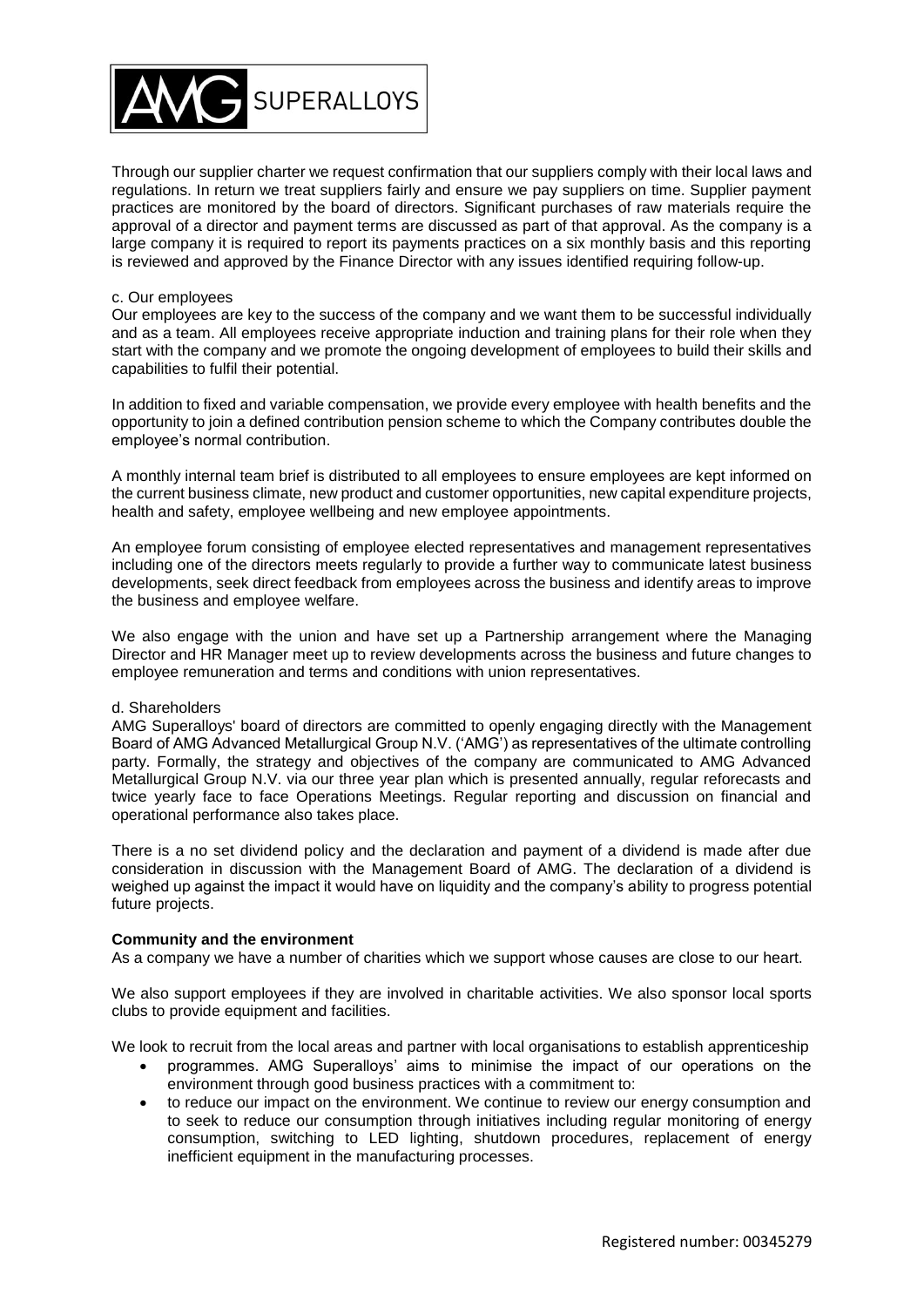

 continually making improvements through our ISO14001 certified environment management systems to reduce, reuse and recycle waste products generated during our manufacturing processes. We work collaboratively with our suppliers and partners to identify new innovative uses for our waste products.

#### **Health and safety**

Health and safety is the number one priority of the business. It is our responsibility to ensure that we provide and promote a healthy, safe and secure environment for our employees, suppliers and contractors.

The board of directors maintain a strategic oversight, discussing key topics and receiving weekly updates and regular reports from the company's Health and Safety Manager. Key Health and Safety performance indicators are reported to our shareholder on a monthly basis and in person on a six monthly basis. The Managing Director takes responsibility for the implementation of our Health and Safety policies.

When accidents occur across the AMG group, a safety alert is sent out to all AMG subsidiaries so that findings and learnings are disseminated and at a local company level we can respond and improve our processes where necessary.

#### **Business ethics and modern slavery**

AMG Superalloys UK is committed to high standards of business conduct and integrity. Honesty, integrity and accountability are the foundation upon which the AMG Advanced Metallurgical Group NV is built. There is a formal AMG code of business conduct that all employees must abide by. The AMG Code of Business Conduct serves to guide the actions of all employees and it should be used as a tool to help employees to make the right decisions and resolve ethical issues that they may encounter. If employees are concerned there is a speak-up and reporting procedure in place.

All new employees receive information on the code of business conduct and employees are expected to complete training in respect of this. The level of training is dependent upon the employee's role.

In 2019 the company recognised its commitment to ensure we comply with tax regulations with a focus on the corporate criminal offence legislation with specific policies being drafted in respect of this and improved documentation of tax risks. The work on this was finished in 2020 and will be detailed out in the 2020 section 172(1) statement.

The company recognises the importance of respecting the human rights of all our stakeholders including our employees, our suppliers and the wider community they we operate in. Our commitment is reflected in our code of business conduct.

The company has systems in place to combat slavery and human trafficking and ensure that this is not taking place anywhere within or supply chain. We require suppliers, contractors and business partners to adhere to the principles in our Supplier Charter which they must sign up to. Our Modern slavery statement can be found on our website [\(www.amg-s.com\)](http://www.amg-s.com/).

Emphasis is placed on partnering with suppliers classified as high risk and educating them on what actions could be put into place to improve their rating and in so doing reducing the risk of modern slavery. A programme of supplier audits is in place to verify information given to us as part of the supplier assessment process. This is initially done as a desktop exercise and where necessary visits are done to suppliers across the world to support this audit process.

AMG Superalloys UK abides by a number of other essential policies such as those concerning antibribery and anti-corruption, antitrust and competition law. In the UK we have a local compliance officer reporting to the group's Chief Compliance Officer, who reports directly to the Chairman of the Management Board of the AMG Group. Along with a network of local compliance officers around the AMG Group, the AMG Superalloys UK local compliance officer is responsible for ensuring adherence to policies through monitoring and improvement of policy promotion and implementation. They also